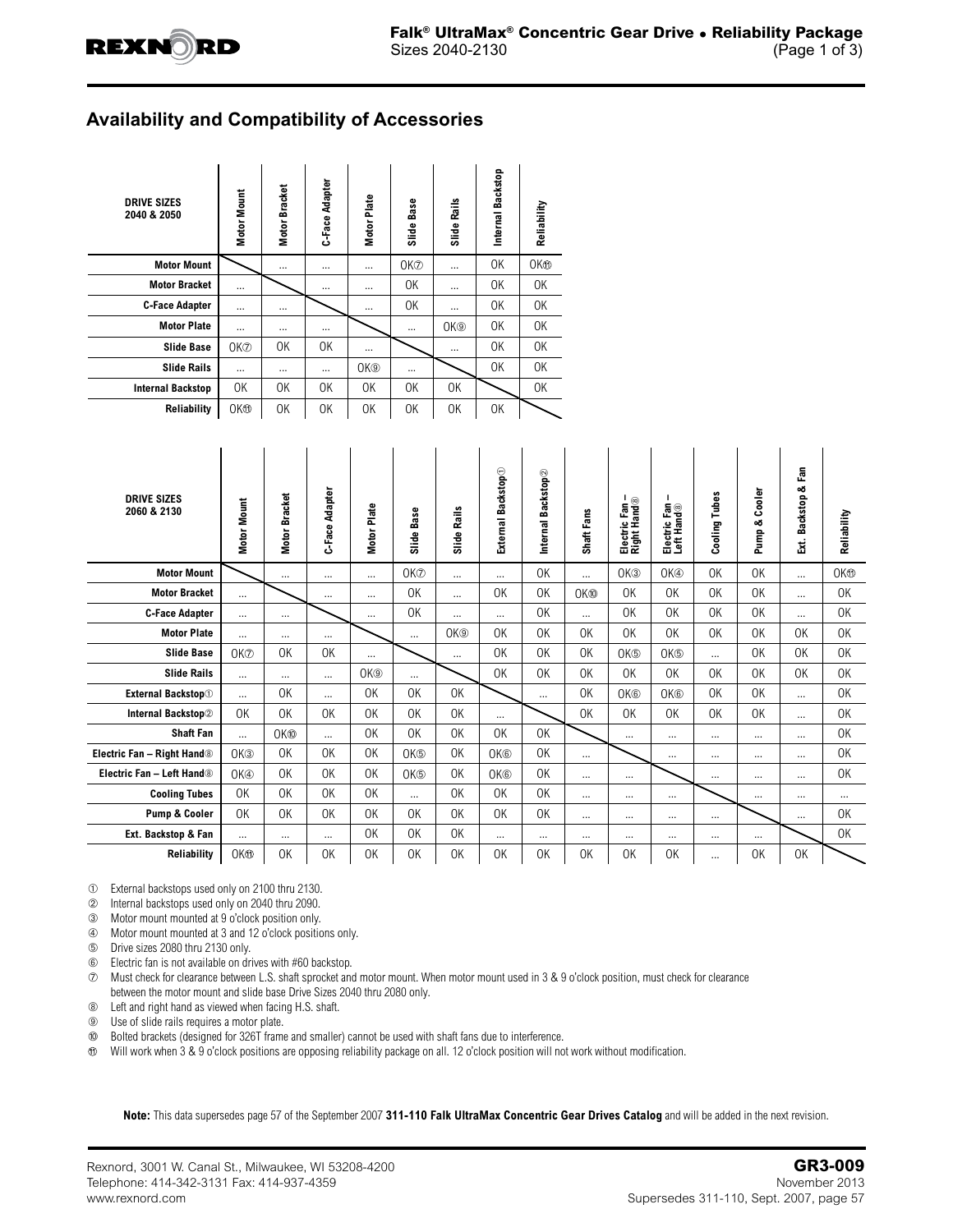

## **Type FC & FZ Double, Triple & Quadruple Reduction Sizes 2040-2050**

Reliability Package/Dimensions – Inch





| Dimensions (Inch) |       |      |      |      |  |  |  |  |  |
|-------------------|-------|------|------|------|--|--|--|--|--|
| <b>DRIVE SIZE</b> |       |      | C    | D    |  |  |  |  |  |
| 2040              | 22.64 | 4.70 | 8.40 | 0.80 |  |  |  |  |  |
| 2050              | 24.30 | 5.10 | 8.90 | 0.35 |  |  |  |  |  |

**Note:** This data will be added to the next revision of the **311-110 Falk UltraMax Concentric Gear Drives Catalog** on page 72.